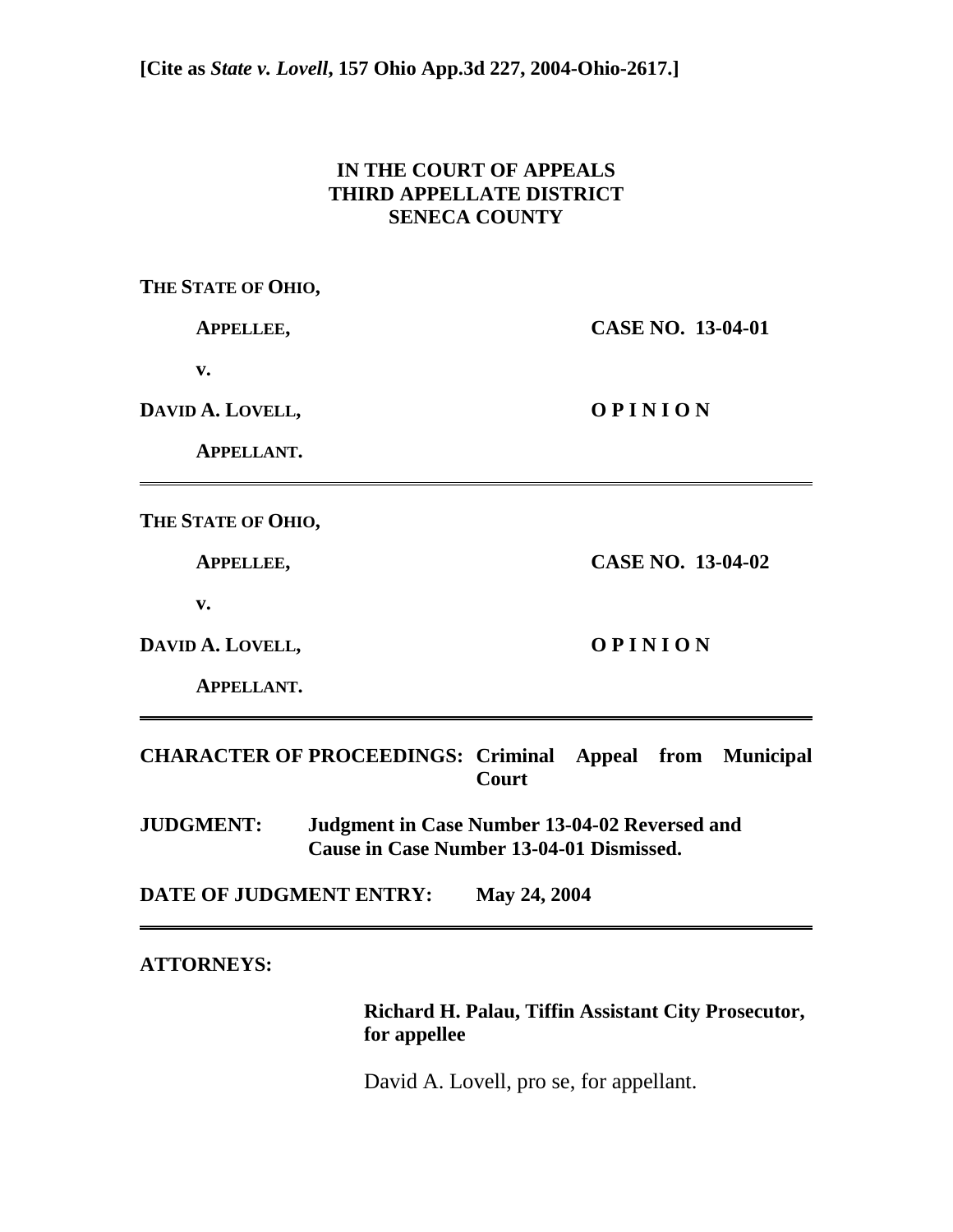CUPP, Judge.

**{¶1}** Although originally placed on our accelerated calendar, we have elected, pursuant to Loc.R. 12(5), to issue a full opinion in lieu of a judgment entry.

**{¶2}** Defendant-appellant, David A. Lovell, appeals from a Tiffin Municipal Court judgment convicting him of failure to control a vehicle. Lovell also appeals from the state's dismissal of a charge of driving under a suspended license ("DUS"). Both appeals have been consolidated and will be considered together in the appeal before us.

**{¶3}** In appeal of case No. 13-04-02, Lovell challenges his conviction for failure to control a vehicle. Although charged with reckless operation of a vehicle under R.C. 4511.20, Lovell was found guilty by the trial court of failure to control a vehicle under R.C. 4511.202 as a lesser included offense. Determining that failure to control is not a lesser included offense of reckless operation under the applicable statutes and case law, we must reverse the judgment of the trial court.

**{¶4}** In November 2002, the Seneca County Sheriff's Office received a report that there had been a traffic accident on State Route 224 in Clinton Township, Seneca County, Ohio. An officer arrived on the scene and observed a light-colored Chevrolet automobile stuck in a ditch. The driver of the Chevrolet

2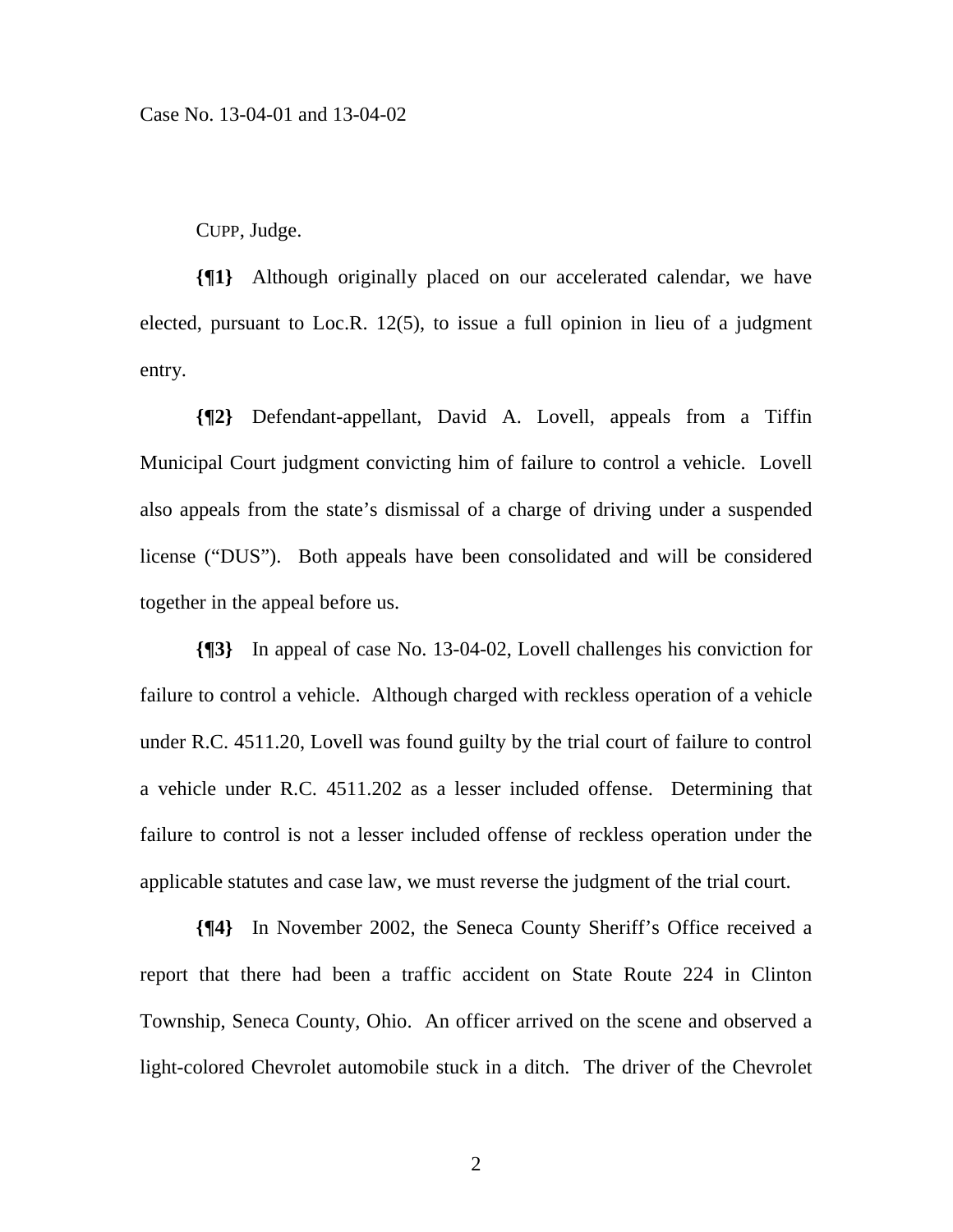was Lovell, and he was attempting to drive the automobile out of the ditch. The officer spoke to a witness who had observed Lovell drive off the right side of the road at about 45 miles per hour.

**{¶5}** Based on the officer's observations and the witness's statement, Lovell was charged with driving under a suspended license in violation of R.C. 4507.02(D) and with reckless operation of a vehicle in violation of R.C. 4511.20. He pled not guilty to both charges and a trial date was set. Prior to the trial, the state dismissed the charge of driving under a suspended license. In December 2003, a trial was held on the sole remaining charge of reckless operation of a vehicle. After a bench trial, Lovell was found not guilty of reckless operation but guilty of failure to control a vehicle in violation of R.C. 4511.202. Lovell was sentenced to pay a \$100 fine plus costs. From this judgment, Lovell appeals, presenting the following assignment of error for our review:

## Assignment of Error

"As described in statement of case*—*facts, it is evident that the following error(s) of the court procedure(s) occurred.

": O Const I  $\S$  10 – states 'In any trial, in any course, the party accused shall be allowed to appear and defend in person with counsel; to demand the nature and cause of the accusation against him, and to have a copy thereof.' As the court's noncompliance with this segment of rights, I contend the trial court/ procedures to be in error: exhibiting improper methods are [sic] in direct contrast with this stated constitutional right of a defendant.

": Const. Amendment V; 'double jeopardy' states 'nor shall any person be subject for the same offense to be put twice in jeopardy' exhibited by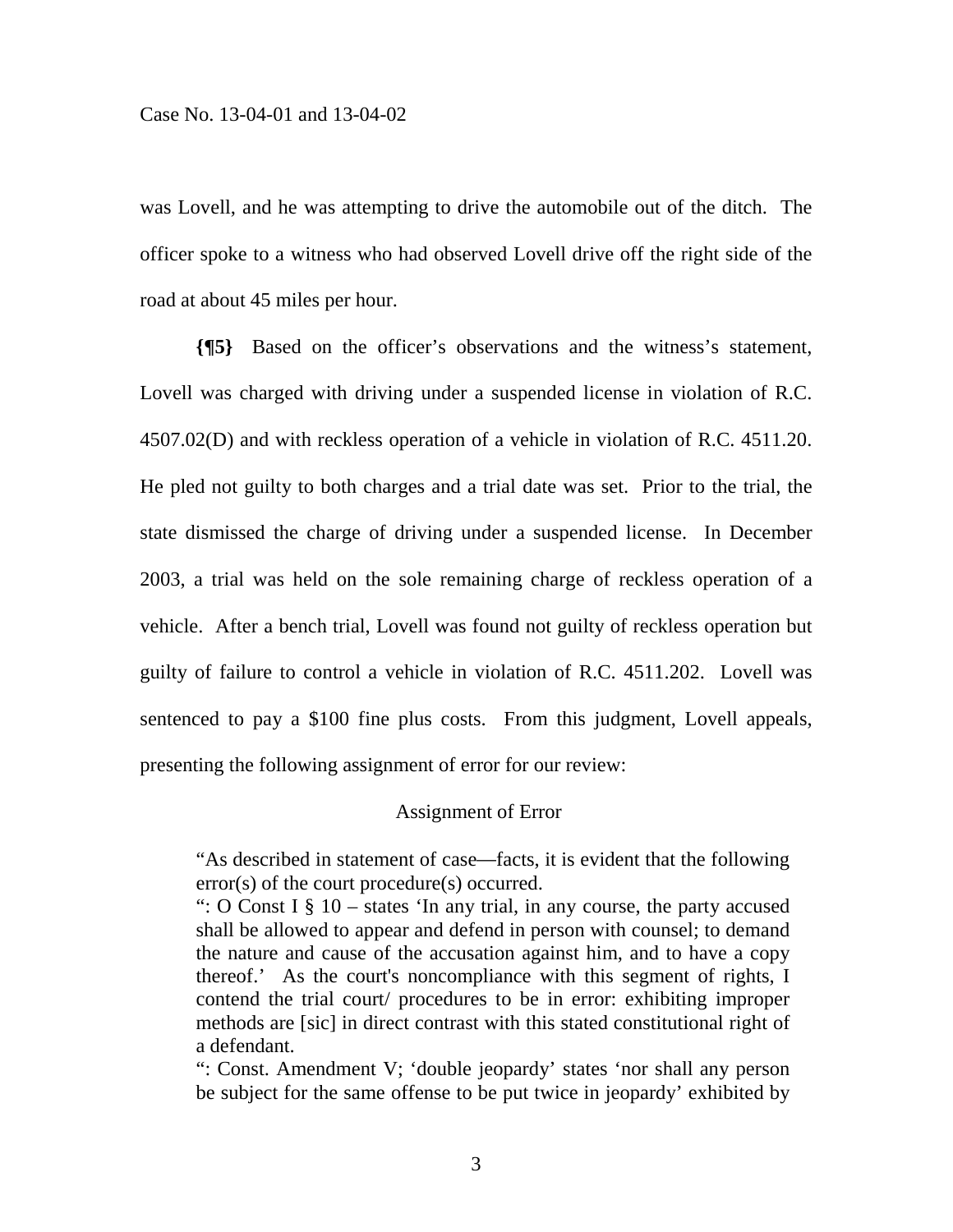the court's implicating of the additional charge of I §4511.202 operating a motor vehicle without reasonable control.

"I indicate this, too, as error of the court in that: regardless of the similarities of such alleged offenses, the initial charge was ruled out/ non guilty: any revisions inserted in place to secure an implication to violation is not only improper, but in direct violation of the double jeopardy clause.

": [T]he previously indicated issue/error pertaining to inappropriate costs, as addressed prior, is declined and requires no further attention."

**{¶6}** In his sole assignment of error, Lovell asserts that it was error for the trial court to convict him of failure to control a vehicle without that charge being included in the complaint. Although Lovell's assignment of error confusingly and erroneously uses the term "double jeopardy," he confirmed at oral argument before this court that the basis of his appeal is that he was convicted of failure to control a vehicle without being formally charged with it. Thus, we will address this appeal based upon the underlying notion of whether Lovell's conviction violated his constitutional right to notice of the charges brought against him. It is the state's contention that failure to control is a lesser included offense of reckless operation of a vehicle and that Lovell's constitutional right to notice was not violated.

**{¶7}** Criminal defendants have a basic constitutional due process right to notice of the offense charged. *State v. Watson*, 154 Ohio App.3d 150, 2003-Ohio-4664, at ¶ 17, citing *Schmuck v. United States* (1989), 489 U.S. 705, 717-718. "It is ancient doctrine of both the common law and of our Constitution that a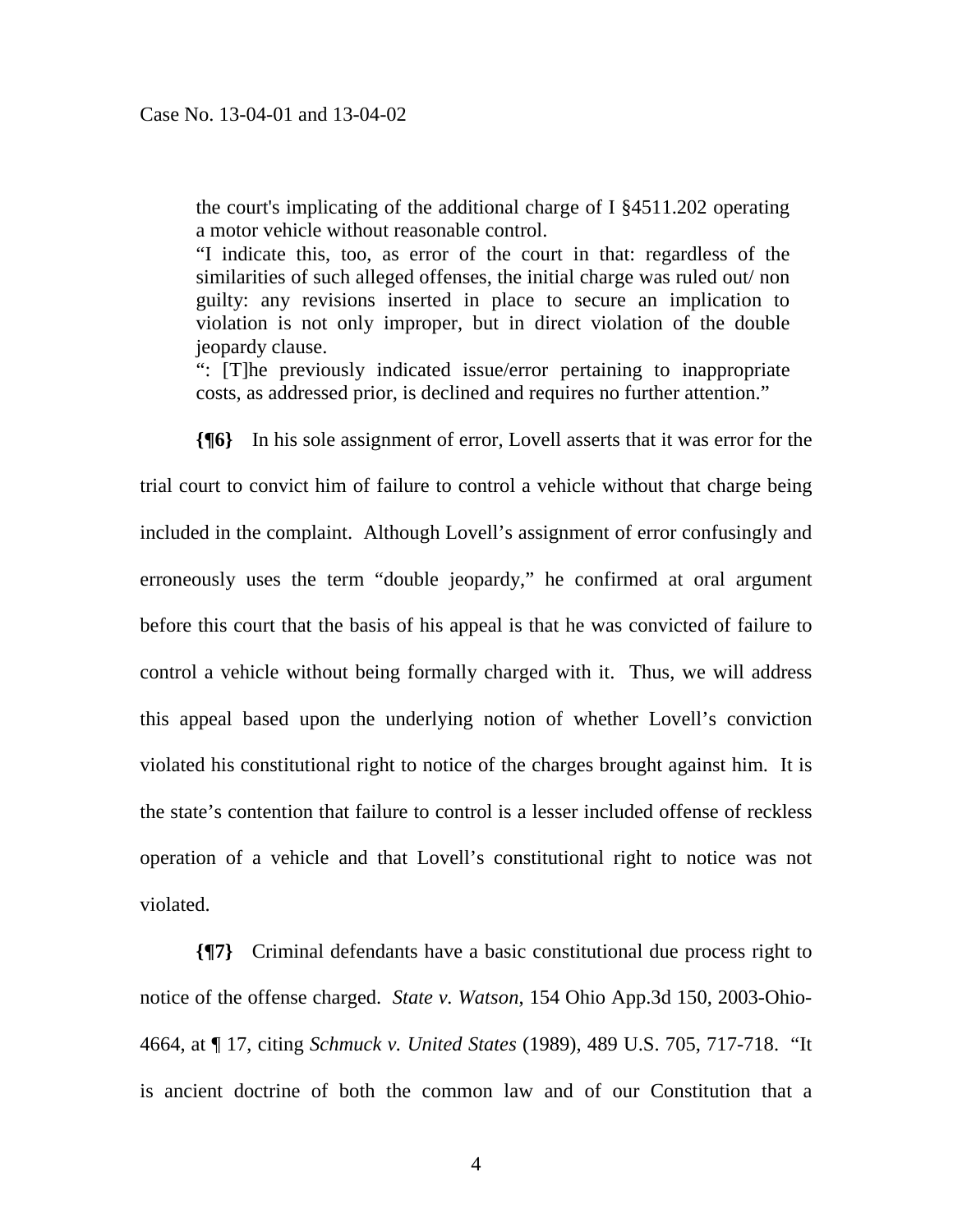defendant cannot be held to answer a charge not contained in the indictment brought against him." *Schmuck*, 489 U.S. at 717 (citations omitted); see, also, *State v. Stewart,* 2d Dist. No. 19309, 2003-Ohio-214, at ¶ 7. However, if the offense is a lesser included offense of the crime the defendant is charged with, notice is presumed. *State v. Deem* (1988), 40 Ohio St.3d 205, 210; *State v. Schmidt* (1995), 100 Ohio App.3d 167, 171; Crim.R. 31(C).

**{¶8}** Herein, Lovell was charged with reckless operation of a vehicle in violation of R.C. 4511.20. At trial, he was found not guilty of that charge. Nevertheless, without any additional formal charges being filed against him, the trial court convicted Lovell of failure to control a vehicle in violation of R.C. 4511.202. The state maintains that this was proper because failure to control, as defined by statute, is a lesser included offense of reckless operation, as defined by statute. After an analysis of the applicable case law and statutes, we must conclude otherwise.

**{¶9}** The test to determine whether one offense is a lesser included offense of another was set out in *State v. Deem*. This test states that "[a]n offense may be a lesser included offense of another if (i) the offense carries a lesser penalty than the other; (ii) the greater offense cannot, as statutorily defined, ever be committed without the lesser offense, as statutorily defined, also being committed; and (iii) some element of the greater offense is not required to prove

5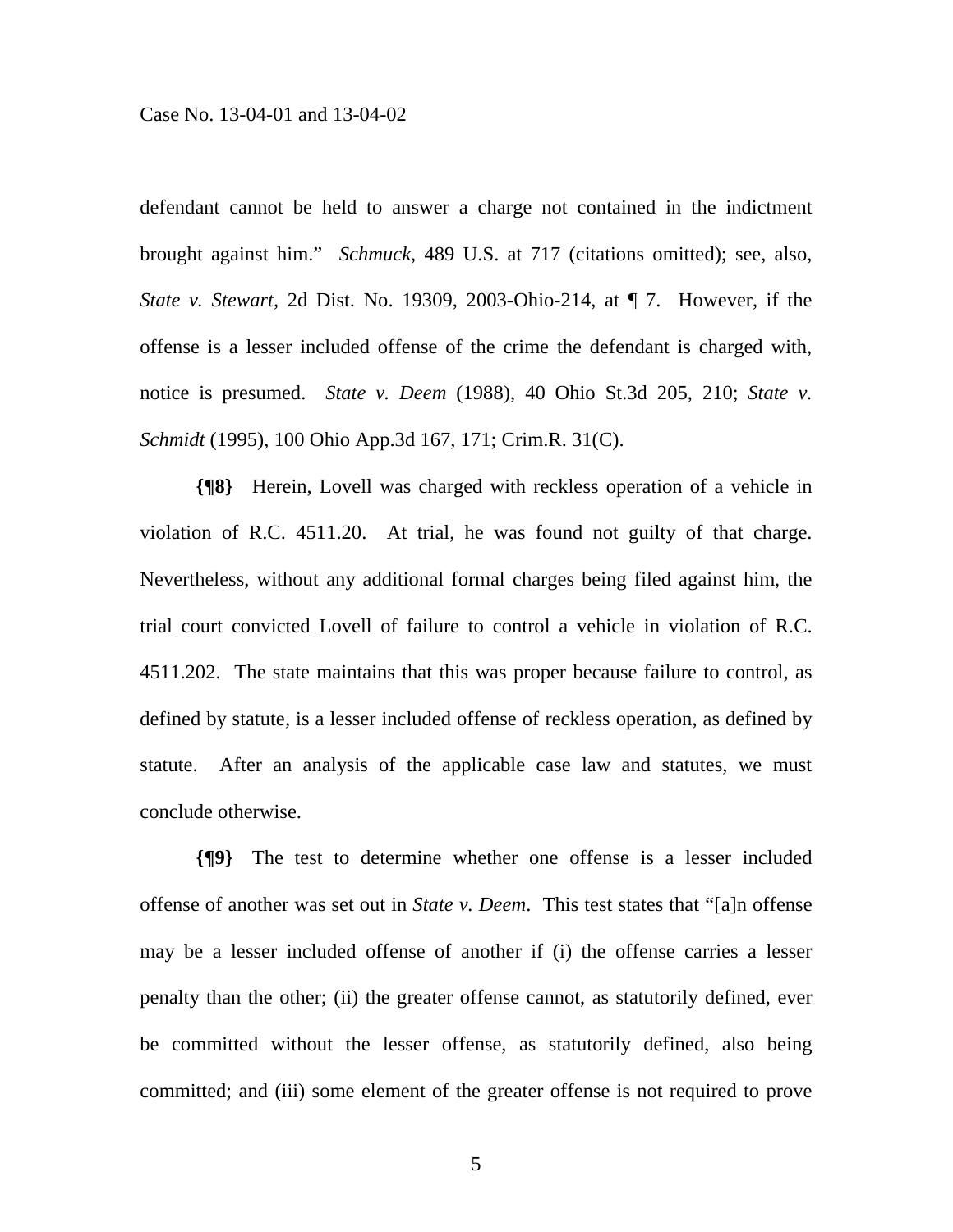the commission of the lesser offense." *Deem* at paragraph three of the syllabus.

Applying the *Deem* test to the applicable statutes before us, we find that failure to

control a vehicle is not a lesser included offense of reckless operation of a vehicle.

**{¶10}** R.C. 4511.20, the reckless operation statute, states:

"(A) No person shall operate a vehicle, trackless trolley, or streetcar on any street or highway in willful or wanton disregard of the safety of persons or property.

"(B) Except as otherwise provided in this division, whoever violates this section is guilty of a minor misdemeanor. If, within one year of the offense, the offender previously has been convicted of or pleaded guilty to one predicate motor vehicle or traffic offense, whoever violates this section is guilty of a misdemeanor of the fourth degree. If, within one year of the offense, the offender previously has been convicted of two or more predicate motor vehicle or traffic offenses, whoever violates this section is guilty of a misdemeanor of the third degree."

**{¶11}** R.C. 4511.202, the failure to control statue, provides:

"(A) No person shall operate a motor vehicle, trackless trolley, or streetcar on any street, highway, or property open to the public for vehicular traffic without being in reasonable control of the vehicle, trolley, or streetcar.

"(B) Whoever violates this section is guilty of operating a motor vehicle without being in control of it, a minor misdemeanor."

**{¶12}** Under the first prong of the *Deem* test, the lesser included offense must carry a lesser penalty than the greater offense. It appears, at first glance, that failure to control and reckless operation fail to satisfy this first prong. The statutes state that both crimes constitute minor misdemeanors and would be subject to the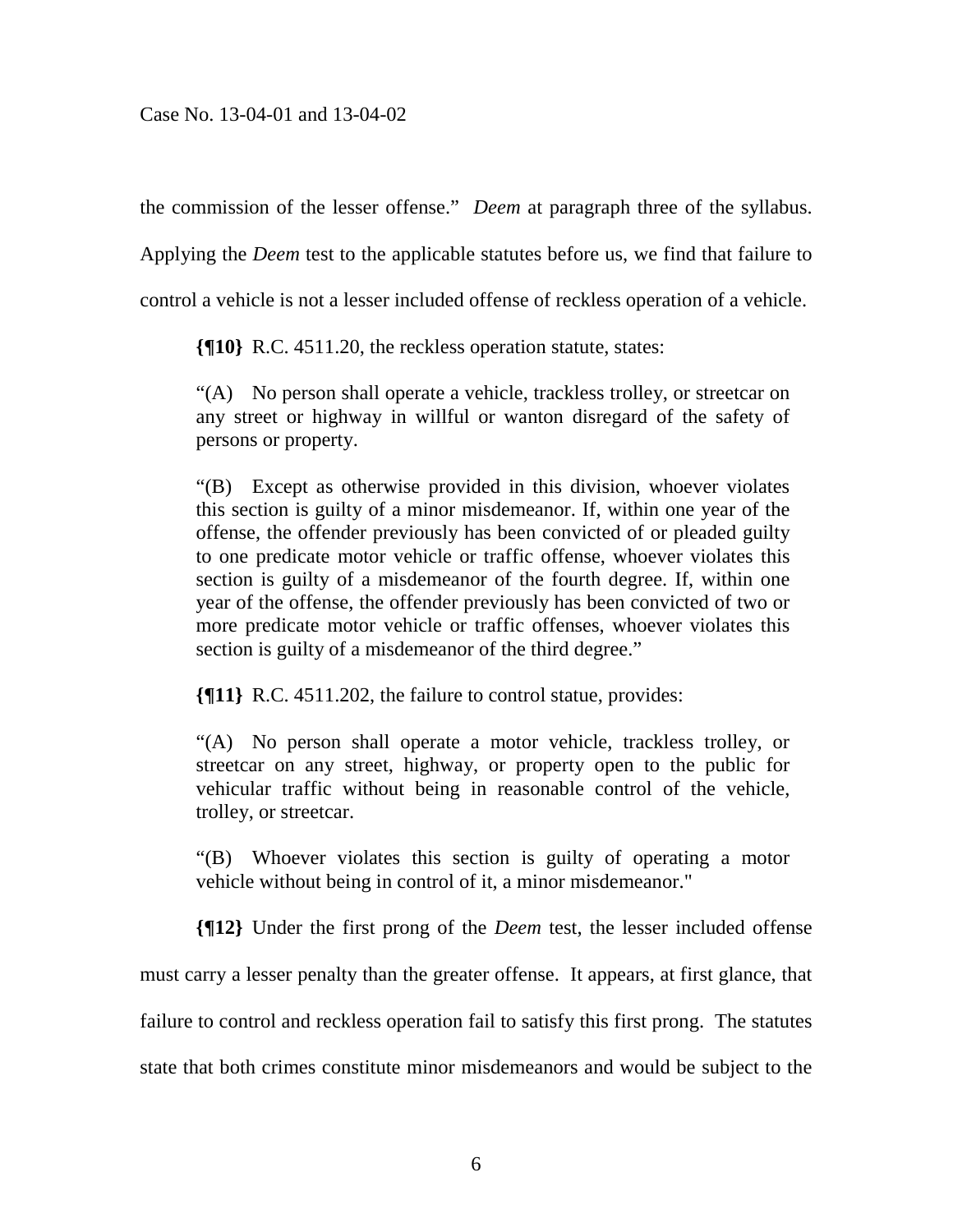same penalties. However, the penalty for a violation of reckless operation increases if the defendant has committed other predicate acts within a certain time span. Therefore, it is possible that under certain circumstances a violation of the failure to control statute would carry a lesser penalty than a violation of the reckless operation statute. But even if these statutes could arguably in some instances satisfy the first prong of the *Deem* test, an analysis of *Deem's* second prong independently establishes that failure to control is not a lesser included offense of reckless operation.

**{¶13}** Under *Deem's* second prong, it must be determined that the greater offense cannot, as statutorily defined, ever be committed without the lesser offense, as statutorily defined, also being committed. A reviewing court must evaluate the statutes under this prong in the abstract and not under the specific factual circumstances in the case then before it. *State v. Barnes* (2002), 94 Ohio St.3d 21, 26. Looking at the statutory definition of both offenses, it is clear that reckless operation can be committed without failure to control also being committed.

**{¶14}** Under the Ohio Revised Code, reckless operation is the operation of a vehicle on a street in a manner which willfully or wantonly disregards the safety of persons or property. Failure to control, on the other hand, requires that a vehicle be operated on a street without reasonable control. It is not without reason

7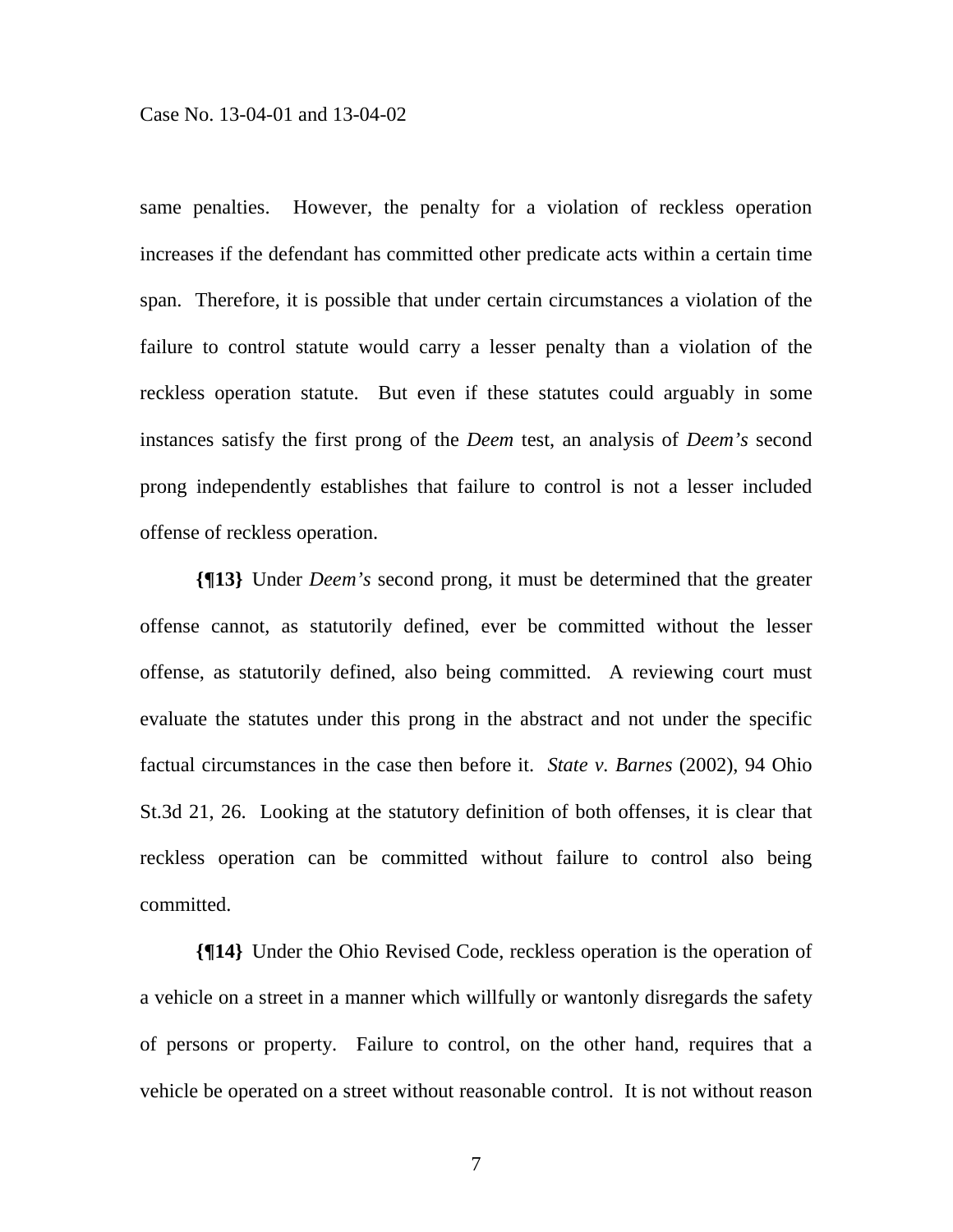that a person could operate a vehicle on a street in a willful or wanton manner and yet be in control of the vehicle. For example, one who purposefully steers a vehicle towards another person or oncoming vehicle has control over the vehicle but operates it recklessly. As defined under the Ohio Revised Code, the reckless operation of a vehicle does not necessarily include a failure to control the vehicle. Therefore, under the test established in *Deem*, failure to control a vehicle cannot be a lesser included offense of reckless operation of a vehicle.

**{¶15}** In support of the contention that failure to control is a lesser included offense of reckless operation, the state cites an unreported case out of the Fourth District, *State v. Stratton* (Sept. 13, 1988), 4th Dist. No. 680, 1988 WL 93676, \*1. The assertion by the court in S*tratton* that failure to control is a lesser included offense of reckless operation appears only in dicta, and the court reached its conclusion without conducting a proper *Deem* analysis. Furthermore, this very same district later applied the *Deem* test and specifically found that failure to control was *not* a lesser included offense of reckless operation. *In re Hedrick* (Mar. 1, 2001), 4th Dist. No. 00CA697, 2001 WL 243239, \*3.

**{¶16}** Accordingly, it was error for the trial court to convict Lovell of failure to control a vehicle without that crime being formally charged in the complaint. Lovell's assignment of error is sustained, the judgment of the trial